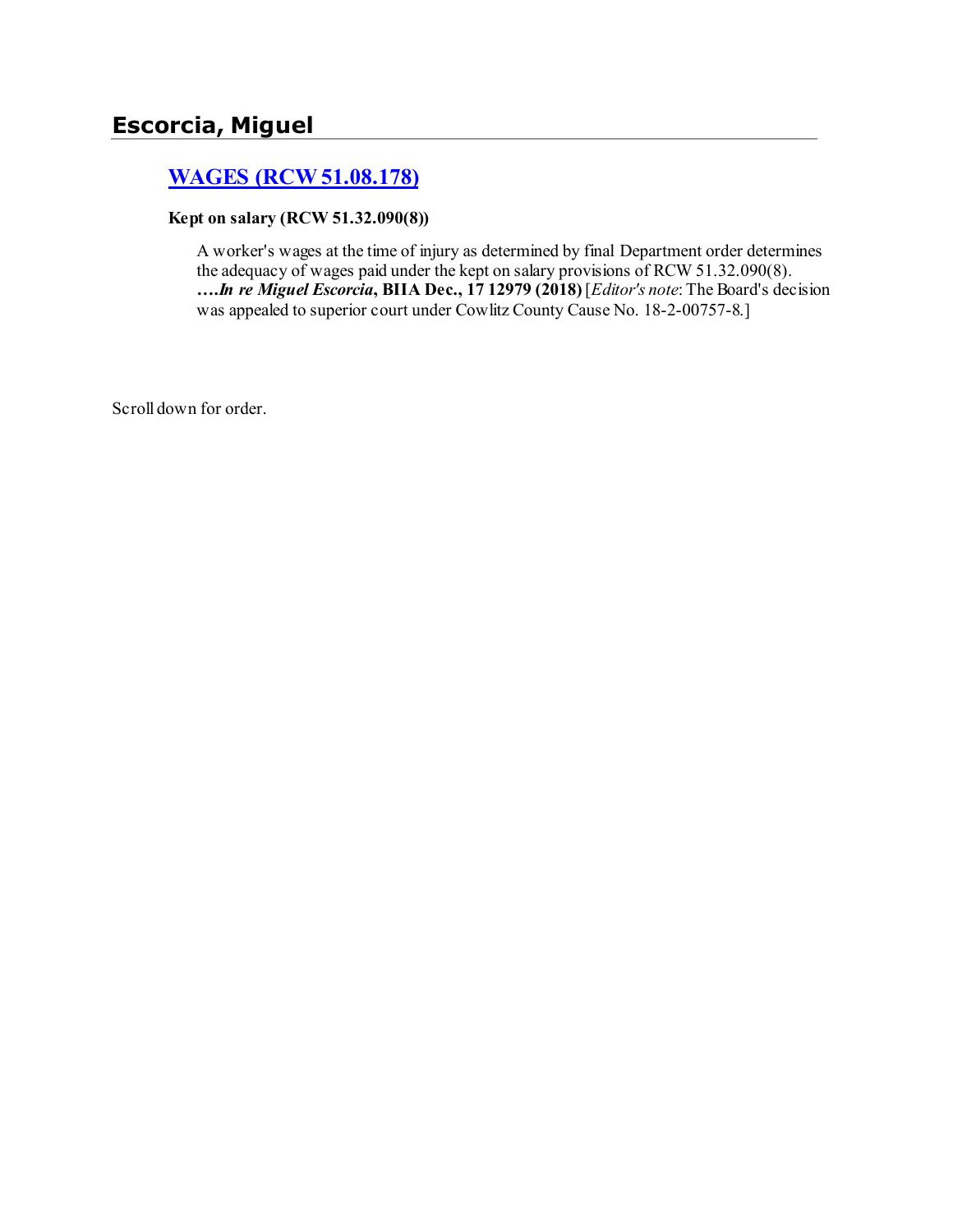#### **BEFORE THE BOARD OF INDUSTRIAL INSURANCE APPEALS STATE OF WASHINGTON**

**)**

**IN RE: MIGUEL A. ESCORCIA ) DOCKET NO. 17 12979**

## **CLAIM NO. AV-74711 ) DECISION AND ORDER**

Miguel A. Escorcia sustained an industrial injury while working as a concrete laborer and carpenter for Tapani Underground, Inc. The Department allowed Mr. Escorcia's claim and has provided benefits. The Department denied time-loss compensation benefits on the grounds that Tapani Underground kept Mr. Escorcia on salary for the period in question. Our industrial appeals judge affirmed the Department order. Mr. Escorcia argues that he was not paid his full wages and thus is entitled to time-loss compensation benefits. We **AFFIRM** the Department order because the amount of salary paid by Tapani Underground for the period in question is consistent with the wages Mr. Escorcia was receiving at the time of injury as determined by a final and binding Department order dated September 18, 2014.

## **DISCUSSION**

An injured worker is not entitled to time-loss compensation benefits even though disabled in part or in full from employment "should his or her employer at the time of the injury continue to pay him or her the wages which he or she was earning at the time of such injury . . . ."<sup>1</sup> This is commonly referred to as the "kept on salary" or KOS program. We perceive benefits of the program to include maintaining a potentially beneficial relationship between an injured worker and employer, lessening the adverse effect of the injury on the injured worker by providing more income during a period of disability than would be provided by time-loss compensation benefits, lessening the burden on the State Industrial Insurance Fund, and benefiting the employer by resultant lesser adverse impact of the claim on the employer's industrial insurance premium rates.

In the matter before us Tapani Underground and the Department considered Mr. Escorcia to have been kept on salary by Tapani Underground for several years after his November 18, 2013 industrial injury—November 19, 2013, through February 29, 2016. On September 18, 2014, the Department issued an order that determined Mr. Escorcia's wages at the time of injury to have been \$37.18 an hour, 8 hours a day, five days a week, or \$6,543.68 a month, plus health care benefits of \$67.48 a month, for a total gross wage of \$6,611.16 a month.

The order further stated that Mr. Escorcia was married with three dependents. The order contained the statutorily required notice that the order would become final and binding if not protested

l <sup>1</sup> RCW 51.32.090(8).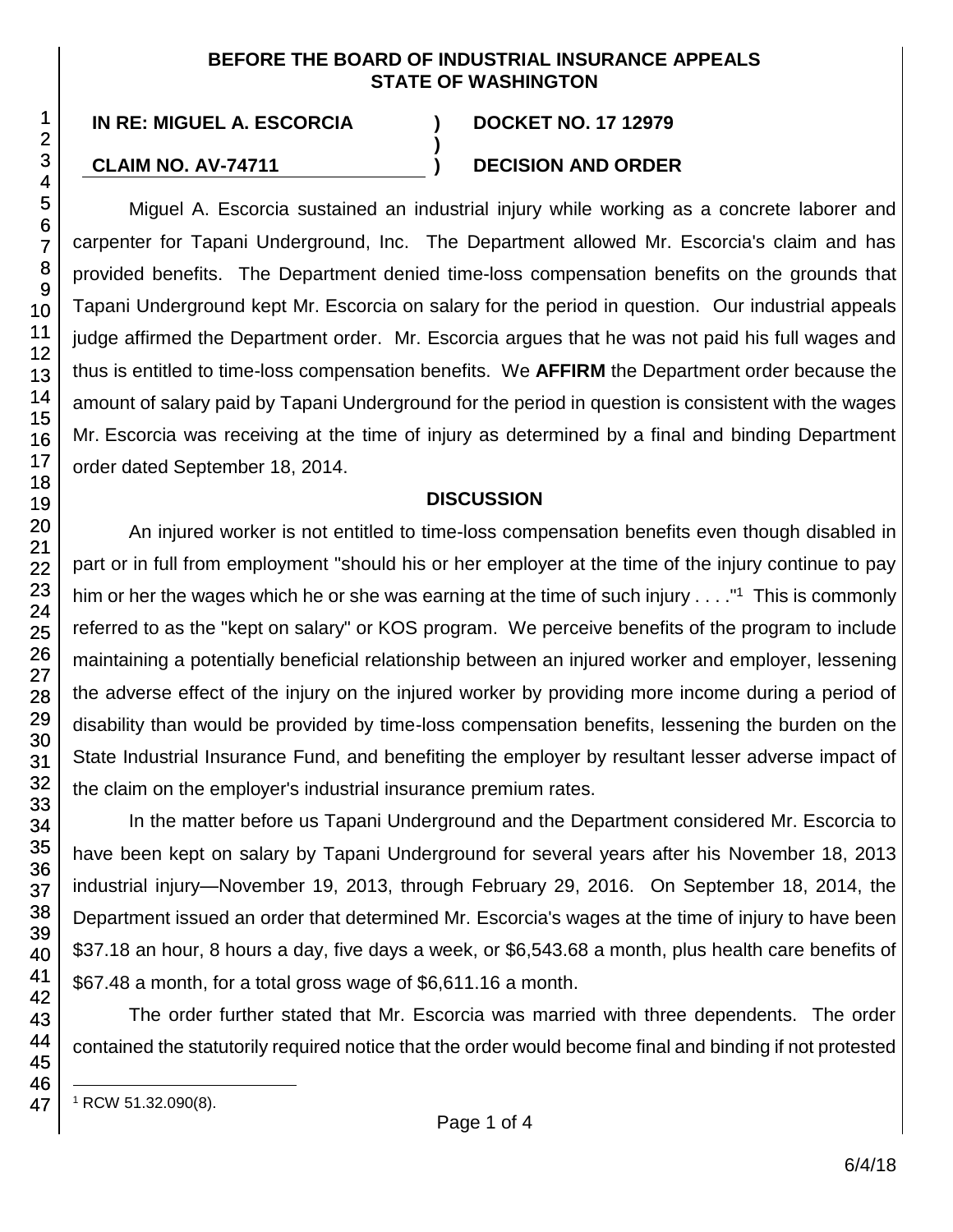or appealed within 60 days of receipt. The stipulated Jurisdictional History does not disclose any protest or appeal of the order and Mr. Escorcia has not contended that the order is other than final and binding. It is undisputed that Tapani Underground provided Mr. Escorcia a salary consistent with the September 18, 2014 order during the period now at issue before us; November 19, 2013, through February 29, 2016.

Despite the finality of the September 18, 2014 Department order and Tapani Underground's salary payments consistent with the order determinations, Mr. Escorcia maintains he is nevertheless entitled to time-loss compensation benefits for November 19, 2013, through February 29, 2016. He bases his contention on the alleged (and undisputed fact) that the September 17, 2014 order, although final, was factually incorrect because he was actually earning more at time of injury than determined by the September 17, 2014 order. Mr. Escorcia argues that because of this he was not kept on salary and is therefore entitled to full time-loss compensation benefits as there is no other remedy available to him.

We must reject Mr. Escorcia's argument. His available remedy was to protest or appeal the September 17, 2014 Department order. Because he did not protest or appeal the September 17, 2014 order, the determinations made in that order became binding whether they were factually correct or incorrect.<sup>2</sup> We have not been made aware of any legislative intent that the KOS statute should be viewed so as to supersede or negate binding determinations of an injured worker's wages at the time of injury or otherwise allow for redeterminations of such. The KOS statute and the other statutory provisions on which wages at time of injury determinations are founded are together aimed at determining whether a worker is entitled to time-loss compensation benefits and, if so, how much.We see no justification for fragmenting the statutory scheme so as to provide relief to Mr. Escorcia where a remedy was available but simply not used. To determine the adequacy of the salary paid to Mr. Escorcia by Tapani Underground, we look to the wages at time of injury as determined by the Department in its final and binding September 17, 2014 order. 4

## **DECISION**

In Docket No. 17 12979, the claimant, Miguel A. Escorcia, filed an appeal with the Board of Industrial Insurance Appeals on March 17, 2017, from an order of the Department of Labor and

l *Marley v. Department of Labor & Indus.*, 125 Wn.2d 533 (1994).

<sup>&</sup>lt;sup>3</sup> See, RCW 51.08.178 (monthly wages as basis for compensation and computation of monthly wages; RCW 51.32.060 (total disability compensation rates); RCW 51.32.090 (temporary total disability provisions).

See, for instance, *In re Chris J. Engberg*, Dckt. Nos. 14 17219 (September 25, 2015).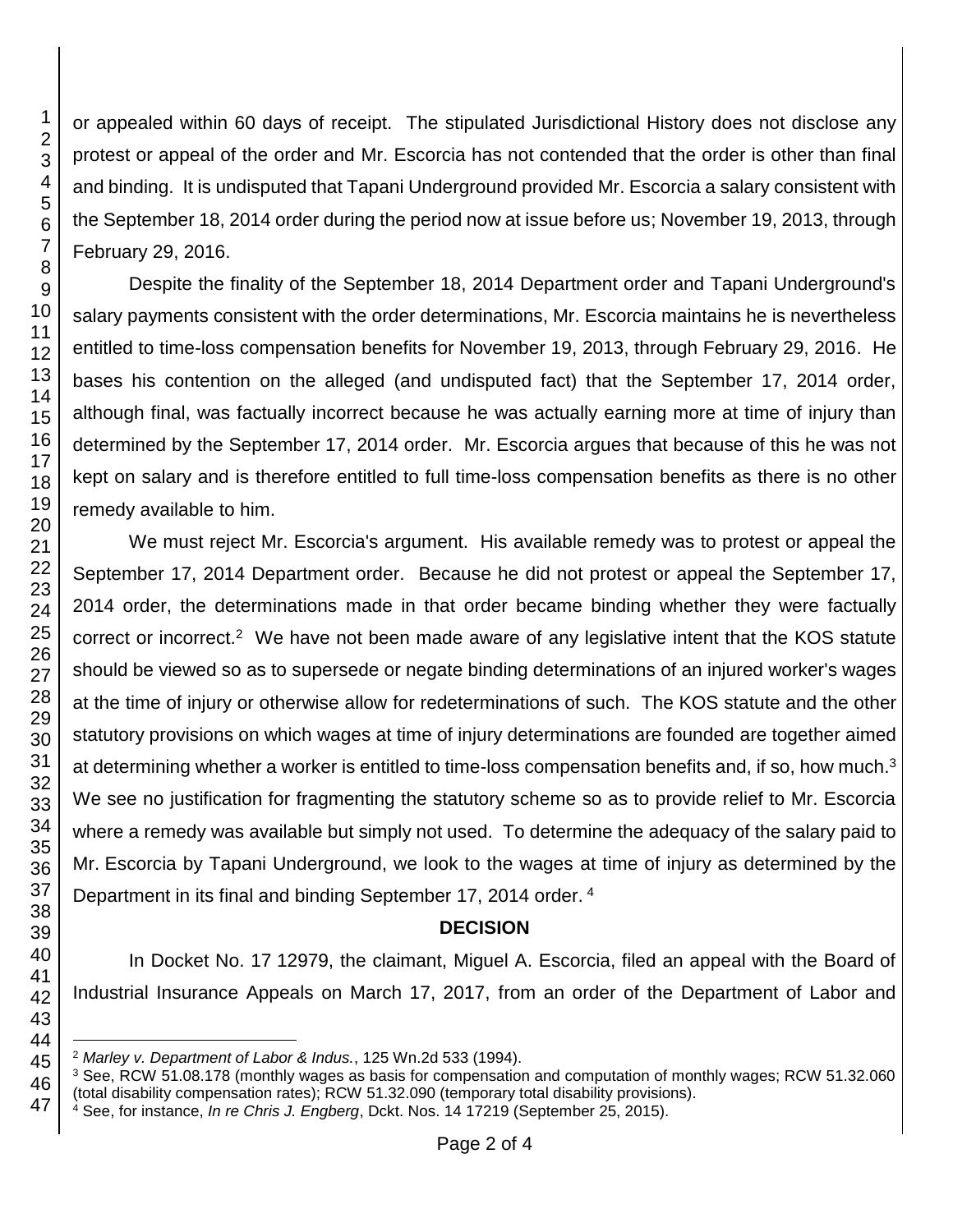Industries dated January 20, 2017. In this order, the Department denied Mr. Escorcia time-loss compensation benefits from November 19, 2013, through February 29, 2016. This order is correct and is affirmed.

## **FINDINGS OF FACT**

- 1. On May 16. 2017, an industrial appeals judge certified that the parties agreed to include the Jurisdictional History in the Board record solely for jurisdictional purposes.
- 2. In a September 17, 2014 order, the Department of Labor and Industries determined Miguel A. Escorcia's wages at the time of his covered November 18, 2013 industrial injury. The order was communicated to Mr. Escorcia in due course and he did not appeal or protest the order within 60 days of communication of the order.
- 3. Mr. Escorcia's employer, Tapani Underground, kept Mr. Escorcia on salary from November 19, 2013, through February 29, 2016, at a rate consistent with the wage determination in the September 17, 2014 Department order.

# **CONCLUSIONS OF LAW**

- 1. The Board of Industrial Insurance Appeals has jurisdiction over the parties and subject matter in this appeal.
- 2. The wages at time of injury determination by the Department of Labor and industries in its September 17, 2014 order is a final and binding determination of wages at time of injury within the meaning of, and for purposes of determining wage replacement benefits, under RCW 51.08.178, RCW 51.32.060, and RCW 51.32.090, and within the meaning of RCW 51.52.050.
- 3. From November 19, 2013, through February 29, 2016, the employer, Tapani Underground, paid Miguel A. Escorcia wages consistent with his wages at the time of injury within the meaning of RCW 51.32.090(8) such that Mr. Escorcia is not entitled to time-loss compensation benefits from November 19, 2013, through February 29, 2016.
- 4. The Department of Labor and Industries order dated January 20, 2017, is correct and is affirmed.

Dated: June 4, 2018.

BOARD OF INDUSTRIAL INSURANCE APPEALS

BOARD OF INDUSTRIAL INSURAM<br>LINDA L. WILLIAMS, Chairperson<br>JACK S. ENG, Member S. ENG. Member

Page 3 of 4